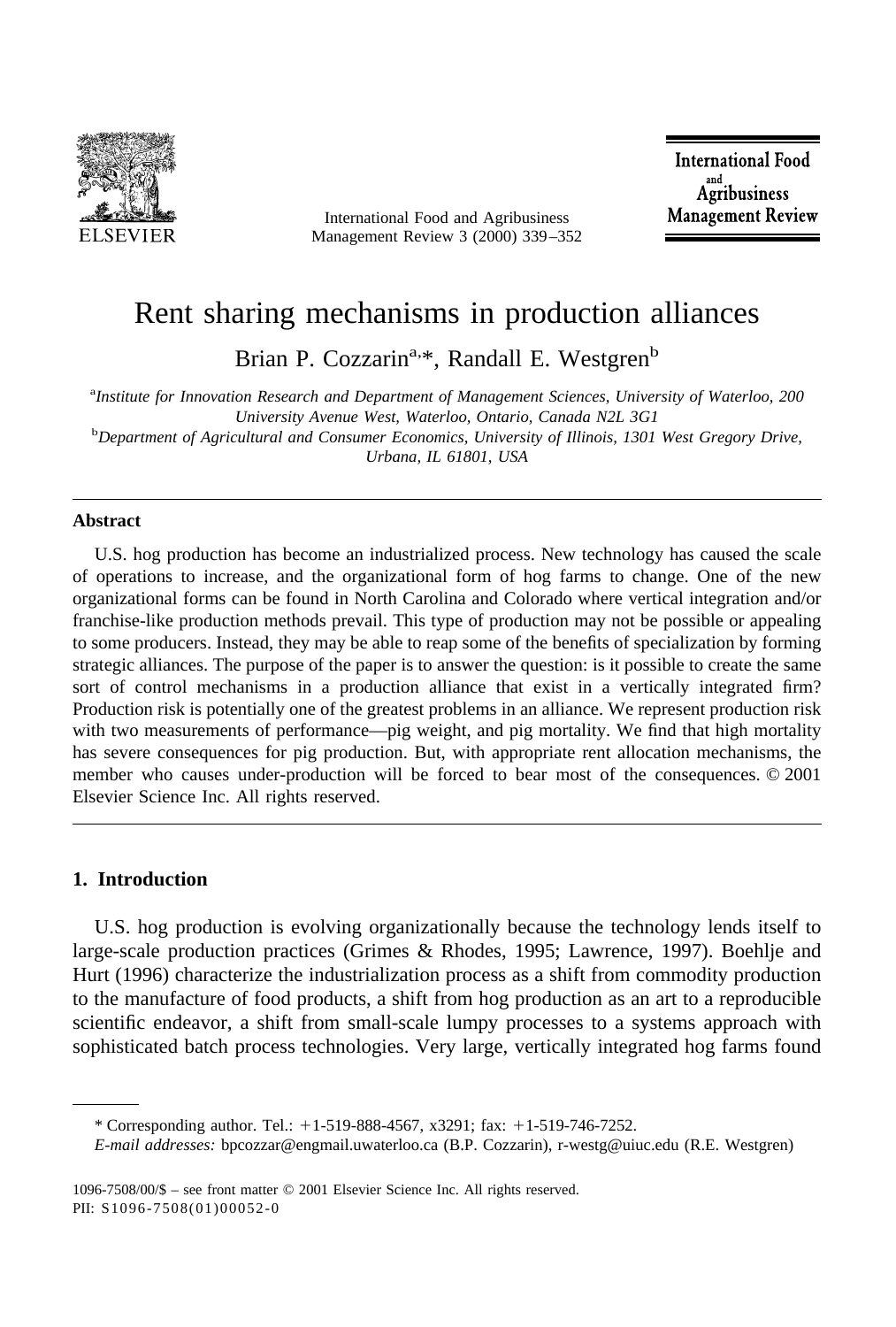in North Carolina, Colorado, and elsewhere, take advantage of scientific production methods. Vertically coordinated systems are more capable of identity preserving product characteristics and of passing information through marketing channels than traditional spot markets.<sup>1</sup> As hog production evolves small scale producers with limited finances are faced with a dilemma—either leave the industry or become employees of vertically integrated firms.

Westgren (1994) identified another option for enhancing the competitiveness of producers—the formation of strategic alliances. A three-firm hog production alliance, designed to take advantage of the science embodied in the new technology would seem to be a viable alternative to the vertically integrated model. However, a major concern for producers is how to share the rents from an alliance to ensure good performance from all members. Game theoretic sharing rules may provide the necessary structure within an alliance to accomplish the task.

The objectives of the paper are twofold: to compare outcomes for various rent sharing mechanisms within an alliance under varying conditions, and also to explain the results. The paper is organized as follows: section two discusses related research on alliances. Section three characterizes the contractual nature of the alliance organizational form. Section four gives a description of the simulation method used in the analysis. Section five discusses the simulation model. Section six delineates the experiments. Section seven summarizes the data and assumptions. The results of the simulations are presented in section eight, and the conclusion follows.

#### **2. Related literature**

Cozzarin and Westgren (2000) demonstrate that production problems, and agency problems in three-site hog production could be more easily dealt with in a franchise (sometimes called an "integrator") rather than in an alliance.<sup>2</sup> The franchise has mechanisms to control and mitigate agency problems, such as management replacement clauses, 30-day cancellation clauses, and penalties for poor feed conversion. It was demonstrated that the financial burden placed on production stages causing underproduction was higher in a franchise than in an alliance (Cozzarin & Westgren, 2000).

The resource-based theory of the firm (Mahoney, 1992; Mahoney & Pandian, 1992; Conner, 1991) maintains that certain resources within a firm can lead to sustainable competitive advantage because they are inimitable. Barney (1991) notes that resources earn sustained rents if they are—valuable, rare, nonsubstitutable, and inimitable. Mahoney and Pandian (1992) typify a firm's ability to capture and maintain rents as due to distinctive competences (which relate to resources). It is the organizational capital of an alliance that is the most difficult resource for a competitor to imitate (Westgren, 1994). It can be a sustainable source of quasi-rents for the members. In terms of an agricultural production alliance the contractual nature of the rent sharing mechanism is one of the key resources that could earn and sustain rents. For this reason the rent sharing mechanism is in our view paramount to a successful and long-lived alliance.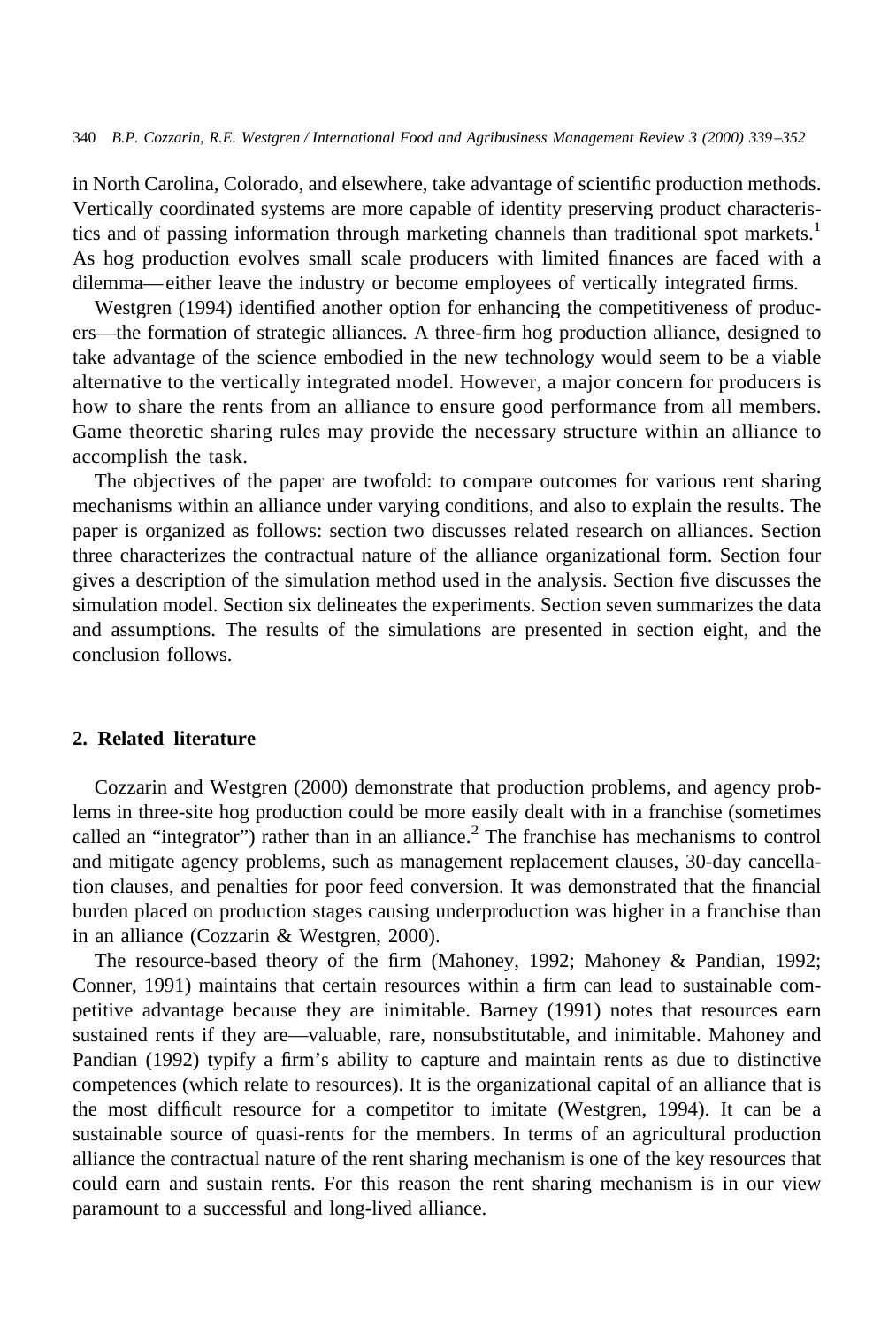#### **3. Contractual form**

An alliance is an important organizational form midway between complete vertical integration and spot market transactions (Peterson & Wysocki, 1998). Members of the alliance generally finance their own capital and equipment purchases for their production stage. They can therefore increase the scale of their individual operations (through specialization) without having to amass huge sums of equity that would be required for a typical vertically integrated hog farm. They are also able to retain most of their autonomy (they are of course still bound by the contractual commitments that they have within the alliance). Alliance contracts are proprietary, and little is known about the magnitude of differences in these specifications and about their performance implications. In the absence of this empirical information, employing models of hypothetical contracts may aid in future contractual design.

Fisher<sup>3</sup> (1998), Kliebenstein and Lawrence (1995), and Koehler, Lazarus, and Buhr (1996) provide the starting point for the contractual nature of the alliance. The rent-sharing nature of the alliance form is based on cost of production sharing rules (Fisher). The three alliance members are joint residual claimants—profit is computed on the day pigs are sold, and is divided according to *a priori* sharing rules. Specifically, facilities at each stage of production are individually owned. Feed is purchased individually by each producer at each stage of production. Replacement gilts are purchased rather than bred on farm. Revenues are used to pay each member's costs of production, and then the residual rent (profit) is shared based upon each firm's relative cost per pig (based on a historical average). Profits and/or losses are shared jointly at the end of each period and the sharing rule for all three members co-operating is based upon each firm's relative cost of production per unit.

There are two game theoretic payoff structures, one is used for pig weights, and the other is used when underproduction occurs. Weight monitoring of pigs (as they transfer from one stage to the next) is assumed to be a sufficient statistic for inferring management effort, and ability. Members who do not supply pigs at the minimum weight receive compensation only for their production costs for that particular batch (they receive no profits). The second payoff structure is used to punish a member who causes underproduction in the system because of high pig mortality. The member responsible for low productivity or low pig weights surrenders his share of the profits to the others.

We will now discuss the weight payoff structure in detail. The pigs are weighed (as a batch) at each transfer point. If the current batch of market pigs has met the contractual weight specifications at each transfer point then total profit is computed (stage three's revenues minus the sum of stage one, two and three's costs), and then for simplicity we make the assumption that it is split between the members based on the cost of production sharing rules  $(\lambda_i)$ .<sup>4</sup> This is a version of the "split the difference" rule discussed by Sutton (1986).<sup>5</sup> If the pigs transferred from stage one were underweight then stages two and three take one-half each of stage one's profits (stage one receives no profit). If pigs from stage two were underweight upon the transfer to stage three, then stage one and stage three share stage two's profit equally (stage two receives no profit). Similarly, if pigs from stage three are underweight then stages one and two divide stage three's profits. If two members supply underweight pigs, then the third member gets 100% of the profit. If all members are at fault the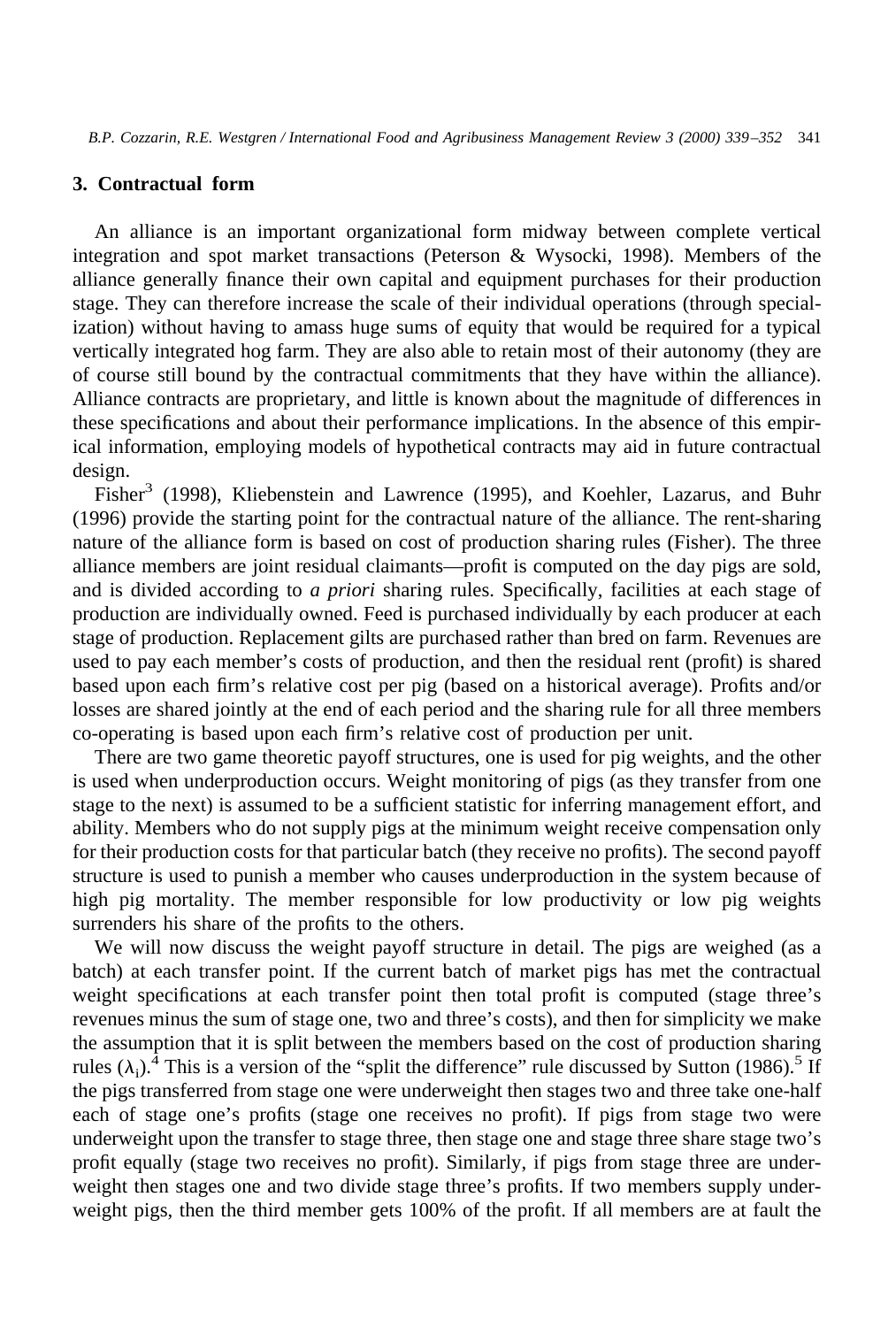| Case |                                                                                                                                                                                                                                                                                                                            | Sharing rules $(\lambda_i)$                                                                                                                                                                                                                                                                                                         | Calculated<br>sharing rules                                                                                            |
|------|----------------------------------------------------------------------------------------------------------------------------------------------------------------------------------------------------------------------------------------------------------------------------------------------------------------------------|-------------------------------------------------------------------------------------------------------------------------------------------------------------------------------------------------------------------------------------------------------------------------------------------------------------------------------------|------------------------------------------------------------------------------------------------------------------------|
|      | (a) $S1$ , $S2$ , $S3$ responsible<br>(b) S1 responsible; S2, S3 not responsible<br>(c) S2 responsible; S1, S3 not responsible<br>(d) S3 responsible; S1, S2 not responsible<br>(e) S1, S2 responsible; S3 not responsible<br>$(f)$ S1, S3 responsible; S2 not responsible<br>$(g)$ S2, S3 responsible; S1 not responsible | $(\lambda_1, \lambda_2, \lambda_3)$<br>$(0, \lambda_2 + \frac{1}{2} * \lambda_1, \lambda_3 + \frac{1}{2} * \lambda_1)$<br>$(\lambda_1 + \frac{1}{2} * \lambda_2, 0, \lambda_3 + \frac{1}{2} * \lambda_2)$<br>$(\lambda_1 + \frac{1}{2} * \lambda_3, \lambda_2 + \frac{1}{2} * \lambda_3, 0)$<br>(0, 0, 1)<br>(0, 1, 0)<br>(1, 0, 0) | (0.25, 0.15, 0.60)<br>(0, 0.275, 0.725)<br>(0.325, 0, 0.675)<br>(0.55, 0.45, 0)<br>(0, 0, 1)<br>(0, 1, 0)<br>(1, 0, 0) |
|      | $(h)$ S1, S2, S3 cooperate                                                                                                                                                                                                                                                                                                 | $(\lambda_1, \lambda_2, \lambda_3)$                                                                                                                                                                                                                                                                                                 | (0.25, 0.15, 0.60)                                                                                                     |

Game theoretic sharing rules for mortality and weight monitoring

 $S1$  = breeding, gestation, and farrowing,  $S2$  = nursery,  $S3$  = finishing.

residual rents (or more likely, loss) will be shared equally. The eight sharing rules are presented in Table 1.

The second game theoretic payoff structure is designed to penalize the production stage that has low productivity (caused by high mortality). The profit sharing rules  $(\lambda_i)$  based on capacity are the same as those used for monitoring pig weights (Table 1). Because of the sequential nature of the production process some of the sharing rules are irrelevant. In other words, stages two and three should not be punished for high mortality in stage one. Similarly, stages one and three should not be punished for high mortality in stage two. Hence only sharing rules (b), (c), and (d) are relevant from Table 1.

#### **4. Simulation technique**

Table 1

System dynamics is a simulation method that has been used extensively to model production processes (both batch and continuous), as well as financial, and management control processes within firms (Lyneis, 1980). There are three major components in a dynamic system: state variables, control variables, and feedback loops. State variables that are conserved (accumulated) represent a stock, while state variables that are not conserved are indicators of some condition of the system at a given instant (*dt*). Control variables update or change the state variables with the passage of each time step. Feedback loops can be of two types: positive feedback loops reinforce the variable that causes a change in the state variable, while negative feedback loops counteract the initial change in the state variable. The interactions between positive and negative feedback loops can be complex because both types can be nonlinear, and hence their interactions can cause nonlinear (possibly unexpected) results.

## **5. Model**

A 300-sow high technology operation was modeled with 14-day, segregated early weaning, split-sex, phase feeding and all-in/all-out production technologies. The rationale for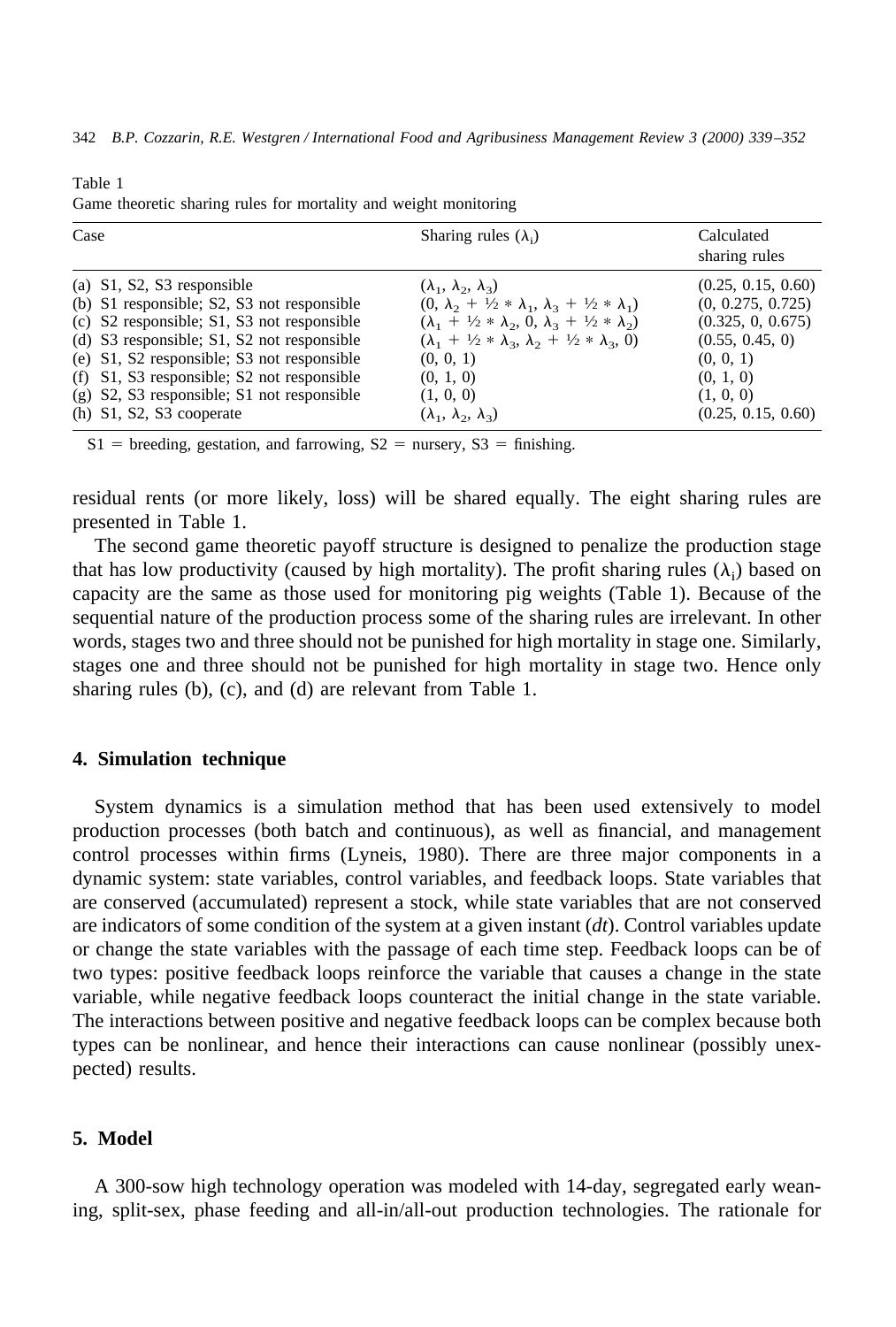choosing a 300-sow operation was based on the fairly low capitalization requirements, which would make the system accessible to most small-scale hog producers.<sup>6</sup>

The breeding, gestation, and farrowing unit (S1) has a sow herd consisting of 329 pigs. Sows become pregnant at a rate of 2.063 per day (this is an abstraction having a fraction of pregnant sows, however, it is resolved because only integer values of hogs are marketed) and then move on to the gestation unit (264 head capacity). The sows remain in the gestation unit until it is time to farrow (for 115 days). On the  $116<sup>th</sup>$  day the sows move to the farrowing unit where they are assumed to farrow immediately. The sows and piglets remain in the farrowing unit for 14 days. Then the piglets move on to the nursery unit, and the sows return to the breeding herd where they may be culled, die or return to estrus. The weaned pigs spend 56 days in the nursery (S2), and are then transferred to the finishing unit (S3), where they remain for an additional 126 days. The output from the finishing unit is market pigs. Market pigs are subject to a packer's pricing grid (pigs are valued in terms of backfat and live weight and penalties are imposed for underweight pigs and/or fat pigs) obtained from Lee (1994). The weight submodel draws an initial mean weight for the stage one group of pigs (pigs move through the system on a daily basis in groups—thus if we omit deaths for expository purposes, 2.063 farrowings occur per day, and 9.27 piglets survive per litter, then 19.12 pigs move from the farrowing unit to the nursery unit). In stage two a stochastic daily gain is added to the stage one final weight over the time interval spent in the nursery. The stage three weights are computed in the same manner.

The model calculates the consumption and cost of ten feeding rations. Feed consumption is a fixed amount per day per animal, depending on whether it is part of the breeding stock, a nursery pig, or a feeder pig. The breeding stock is fed a gestation diet year round; the only exception is when sows farrow, in which case they are fed a lactation diet. Four diets are fed to the market pigs in the nursery (segregated early weaning starter, transition starter, phase II starter, and phase III starter). Four diets (of decreasing lysine content) are fed to the pigs in the growing and finishing stage (grower 110, grower 100, finisher 90, and finisher 75). The cost of production for feed has actual (historical) input prices for the two main ingredients soybean meal (48% protein), and corn. Replacement gilts are valued at \$240 each.<sup>7</sup> Each batch of pigs is tracked from one stage to the next so that costs (especially feed related costs) can be properly allocated. The costs in each stage include: feed costs for each ration, a fixed labor charge per head, a building cost, and other costs (utilities, hauling, veterinary and medicine, supplies, operating interest, and miscellaneous).<sup>8</sup>

The model was simulated over the last complete pig cycle as identified by Kenyon and Purcell (1996). The cycle was from November 1988 to November 1994. At the start of the cycle in November 1988, the price for market hogs was \$36.33/cwt; the peak of the cycle (in terms of price) was attained in May, 1990 at \$62.59/cwt. The end point of the cycle was reached in November 1994 with a price of \$28.17/cwt.

# **6. Experiments**

The simulation experiments in the paper take contractual design and the behavior of the agents as exogenous.<sup>9</sup> Alliance members are assumed to cooperate with each other by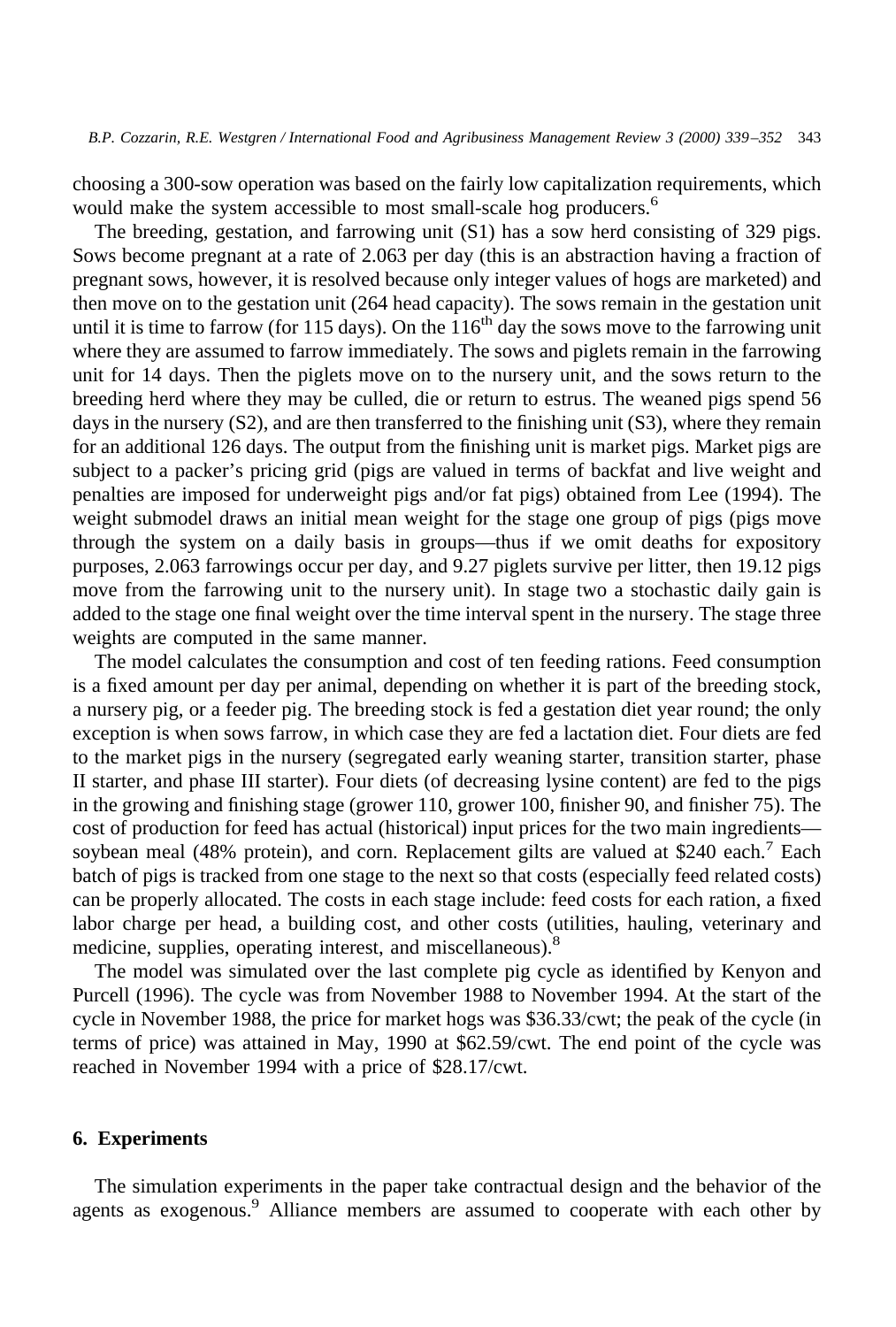supplying high quality pigs, unless there is an exogenous increase in the mean of the death rates in a particular production stage. Barring an increase in mortality, the outcome or total surplus will be the same in each experiment. What will differ is the way in which the surplus is divided among the members.

Two types of experiments were conducted: full capacity, and undercapacity. The two full capacity experiments were done to give baseline returns for each organizational form. The undercapacity experiments were designed to simulate the effects of one stage (with poor management ability) that causes low productivity (viz., high mortality). Different experiments examine the potential for inflicting financial penalties on the member responsible for low quality (low pig weights) and low productivity (underproduction due to high mortality).

In experiments 1 and 2, the simulation models operate at full capacity. The first (baseline) experiment does not have penalties for underweight pigs. The second experiment has game theoretic sharing rules for monitoring the weights of pigs leaving each stage of production.

Additional experiments were conducted in which an alliance member causes undercapacity in the system. Experiments 3 to 8, have a profit sharing rule designed to punish the party that underproduces but no penalties (bonuses) for under- or overweight pigs. If biological data were obtainable, it would be possible to add the extra costs necessary to bring a group of underweight weaned pigs to 60 lbs. during their 56-day stay in the nursery. According to Vinson<sup>10</sup> (1997) such biological data do not exist, so the extra costs could not be included in the model.

In Experiment 3, S1 may have high mortality, but no penalties are imposed. Low productivity was modeled by increasing mortality in the farrowing unit (the same result could have been obtained by having a stochastic farrowing rate). The death rate was modeled as a uniform density with 1% as the minimum and 45% as the maximum. On average the number of pigs marketed over the 6-year period of the contract is  $30,300$ .<sup>11</sup>

In Experiment 4, if S1 is undercapacity, and total profit is positive, then S1's share of the profit falls to zero (sharing rule (a) in Table 1), otherwise if there are losses, S1 must share in them (sharing rule (d)). In Experiment 5, S2 causes undercapacity by having a stochastic death rate in the nursery (uniform density, bounded by a minimum 2.5% death loss and a maximum 45.66% death loss resulting in an average of 30,300 pigs marketed over the 6-year period).12 There is no penalty for being undercapacity, and there is no monitoring of pig weights. Experiment 6 is the same as Experiment 5, except that when S2 is undercapacity and total profit is positive then S2's share of the profit is zero (sharing rule (b)), otherwise S2 must share in the alliance's losses (sharing rule (d)). In Experiment 7, S3 may produce below capacity by having a stochastic death rate in the finishing barn (uniform density, bounded by a minimum of 4% death loss and a maximum of 47.12% death loss resulting in an average of 30,300 pigs marketed over a 6-year period). There is no penalty for undercapacity nor is there monitoring of pig weights. Experiment 8, is the same as Experiment 7, except that when S3 is undercapacity and total profit is positive then S3's share of the profit is zero (sharing rule (c)), otherwise S3 must share in the alliance's losses (sharing rule (d)).

Until this point, the experiments have used only one game theoretic structure at a time. In experiments 9 to 14 the weight and capacity payoff structures are combined. The added complication of two bonus-penalty schemes requires that profits must be split in some manner between them. In Experiment 9, S1 may be undercapacity (high mortality). Pigs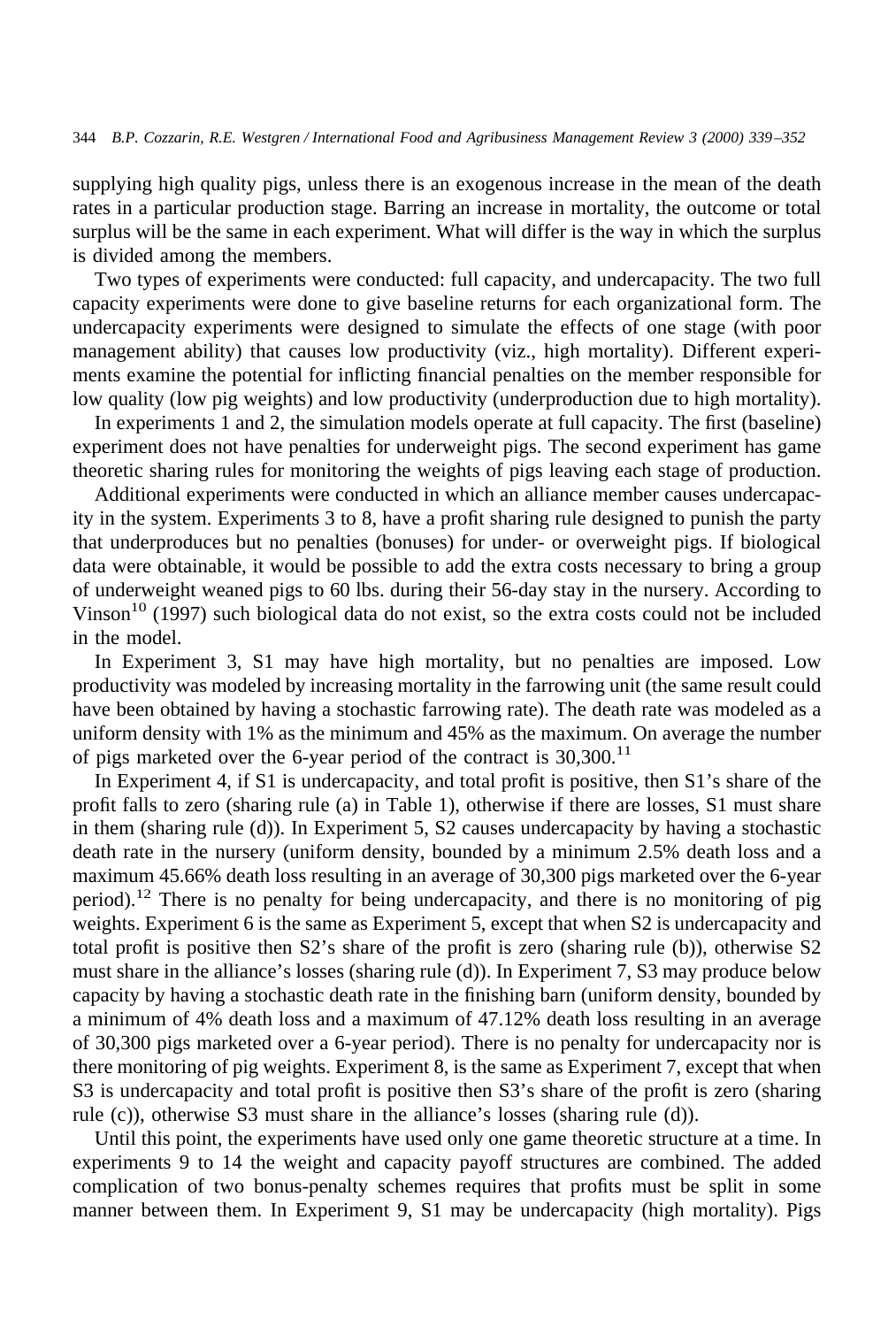marketed over the 6-year simulation period total 30,300. There is monitoring of pig weights (using the earlier penalty structure for underweight pigs), and there are penalties for underproduction. Total profit is split between two profit pools. The first profit pool uses sharing rules to distribute profit based on capacity performance. The sharing rule between alliance members when S1 is undercapacity is the same as before: when S1 is undercapacity and profits are positive then S1 receives zero profit from the capacity performance pool, and S2 and S3 share profits via sharing rule (a), otherwise, if profits are negative then sharing rule (d) comes into effect. The second profit pool distributes profit based on weight performance. Initially, we assume that profit is split with 75% going into the profit pool for capacity performance and 25% going into the profit pool for weight performance. Experiment 10, is the same as Experiment 9 except the profit is split with 25% going into the capacity pool and 75% into the weight performance pool. Experiments 11 and 12 are the same as experiments 9 and 10 in terms of profit distribution, however, S2 experiences high mortality instead of S1. Experiments 12 and 13, again are the same as experiments 9 and 10 with respect to profit distribution, except S3 is responsible for high mortality. The experiments are summarized in Table 2.

#### **7. Data and assumptions**

The hog price used for the analysis was the Omaha terminal market cash price \$/cwt. The corn price was the East-Central Illinois cash price for #2 Yellow \$/bushel. The soybean meal price was the Decatur Illinois cash price with 48% protein on the rail in \$/ton. Daily price data were obtained from the Office for Futures and Options research. The data covered the period from 4 January, 1988 to 30 November, 1994 and were averaged to form a monthly time series. The production cost model by Vinson (1994, 1997) was the basis for computing dynamic production costs for each stage of production.<sup>13</sup> The mean weaned pig weight was 10 lbs. (normally distributed with standard deviation of 2 lbs.). The feeder pigs exiting from S2 had a mean weight of 60 lbs. (normally distributed with standard deviation of 8.3 lbs.). The finished pigs were sold at 196 days of age with a mean market weight of 250 lbs. (normally distributed with standard deviation of  $17.9$  lbs.).<sup>14</sup> The 300-sow system under normal conditions has 753 litters per year, which translates into 6,230 pigs marketed per year. In terms of weekly sales,  $119$  pigs are sold per week.<sup>15</sup>

#### **8. Results**

The results from the simulations are reported in three tables. Table 3 summarizes the first two full capacity experiments. Table 4 summarizes the six experiments that have penalties for underproduction. The six experiments that include two profit sharing schemes, one for high pig mortality, and one for low pig weights are exhibited in Table 5.

It is evident from Table 3, Experiment 2, that profit is redistributed from S1 and S2 to S3 when the rent-sharing scheme includes a weight bonus. Table 4 demonstrates the effectiveness of the capacity penalty. In experiments 3 and 4, S1 experiences high pig mortality. With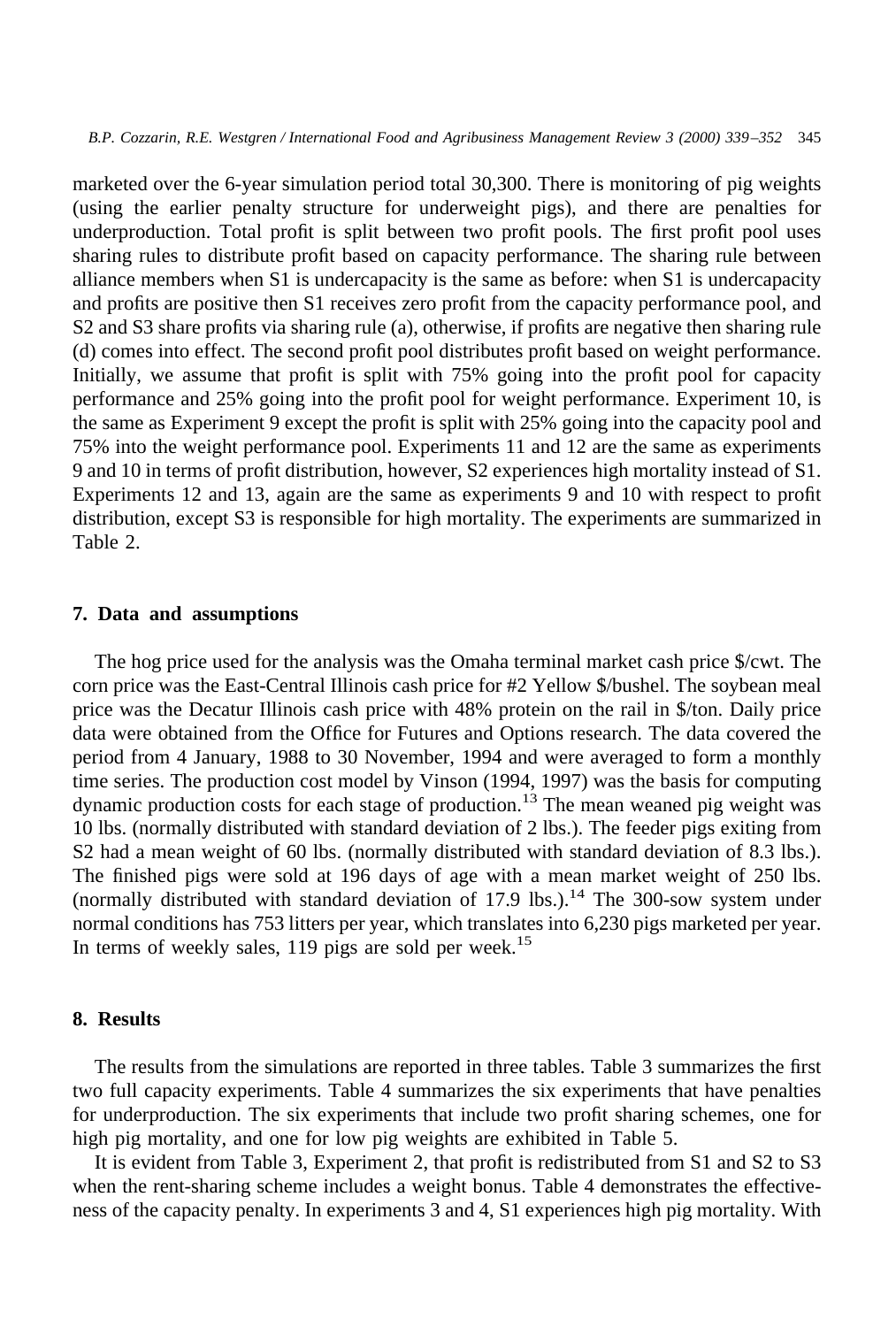346 *B.P. Cozzarin, R.E. Westgren / International Food and Agribusiness Management Review 3 (2000) 339–352*

# Table 2 Summary of experiments

| Experiment     | Weight<br>monitoring       | Capacity             | Under-<br>Capacity<br>Penalty | <b>Transfer Payment</b>                                                                                                                                                                                             |
|----------------|----------------------------|----------------------|-------------------------------|---------------------------------------------------------------------------------------------------------------------------------------------------------------------------------------------------------------------|
|                | Full capacity experiments  |                      |                               |                                                                                                                                                                                                                     |
| 1              | No                         | Full                 | No                            | Cost of production for S1, S2, and S3 paid out of total<br>revenue. Remainder is profit (allocated based on sharing<br>rules).                                                                                      |
| $\overline{2}$ | Yes                        | Full                 | No                            | Same as exp 1.                                                                                                                                                                                                      |
|                | Under-capacity experiments |                      |                               |                                                                                                                                                                                                                     |
| 3              | No                         | S1 Below             | No                            | Cost of production for S1, S2, and S3 paid out of total<br>revenue. Remainder is profit (allocated based on sharing<br>rules).                                                                                      |
| 4              | No                         | S1 Below             | Yes                           | Same as exp 3, except when S1 is below capacity and total<br>profit is positive then S1's profit is zero, else S1 pays its<br>share of losses.                                                                      |
| 5              | N <sub>0</sub>             | S <sub>2</sub> Below | N <sub>0</sub>                | Same as exp 3.                                                                                                                                                                                                      |
| 6              | No                         | S <sub>2</sub> Below | Yes                           | Same as exp 3, except when S2 is below capacity and total<br>profit is positive then S2's profit is zero, else S2 pays its<br>share of losses.                                                                      |
| 7              | N <sub>o</sub>             | S3 Below             | No                            | Same as exp 3.                                                                                                                                                                                                      |
| 8              | N <sub>0</sub>             | S3 Below             | Yes                           | Same as exp 3, except when S3 is below capacity and total<br>profit is positive then S3's profit is zero, else S3 pays its<br>share of losses.                                                                      |
| 9              | Yes                        | S1 Below             | Yes                           | When S1 is below capacity and total profit is positive, then<br>S1's profit is zero, else if profits are negative, S1 pays<br>lambda as a proportion of losses. 75% profit to capacity<br>pool, 25% to weight pool. |
| 10             | Yes                        | S1 Below             | Yes                           | Same as exp 9, but 25% profit to capacity pool, 75% to<br>weight pool.                                                                                                                                              |
| 11             | Yes                        | S <sub>2</sub> Below | Yes                           | Same as exp 9.                                                                                                                                                                                                      |
| 12             | Yes                        | S <sub>2</sub> Below | Yes                           | Same as exp 10.                                                                                                                                                                                                     |
| 13             | Yes                        | S3 Below             | Yes                           | Same as exp 9.                                                                                                                                                                                                      |
| 14             | Yes                        | S3 Below             | Yes                           | Same as exp 10.                                                                                                                                                                                                     |

a capacity penalty in place, S2 and S3 avoid the 40% profit decline that occurs in Experiment 3. In experiments 5 and 6, S2 experiences high mortality and profit declines by 93%. With the capacity penalty, S2 loses 163% of its profit relative to the baseline, while S1 and S3's losses are reduced from 93% each, to 72% and 84% respectively. In experiments 7 and 8, S3 has high mortality. S3 loses 171% profit relative to the baseline with the capacity penalty, while S1 and S2's losses are reduced from 125% each, to 70% and 33% respectively.

The last six experiments, shown in Table 5 incorporate penalties for both mortality and low weight gain into the rent sharing mechanism. If Experiment 9 is compared to Experiment 4, the addition of a weight bonus/penalty redistributes profit from S2 and S3 to S1. In Experiment 10, when a higher proportion of profit is devoted to the weight monitoring mechanism, even more profit is redistributed to S1. In Experiment 11, S2 is the cause of underproduction. S2 loses almost as much profit (159%), as occurs in Experiment 6.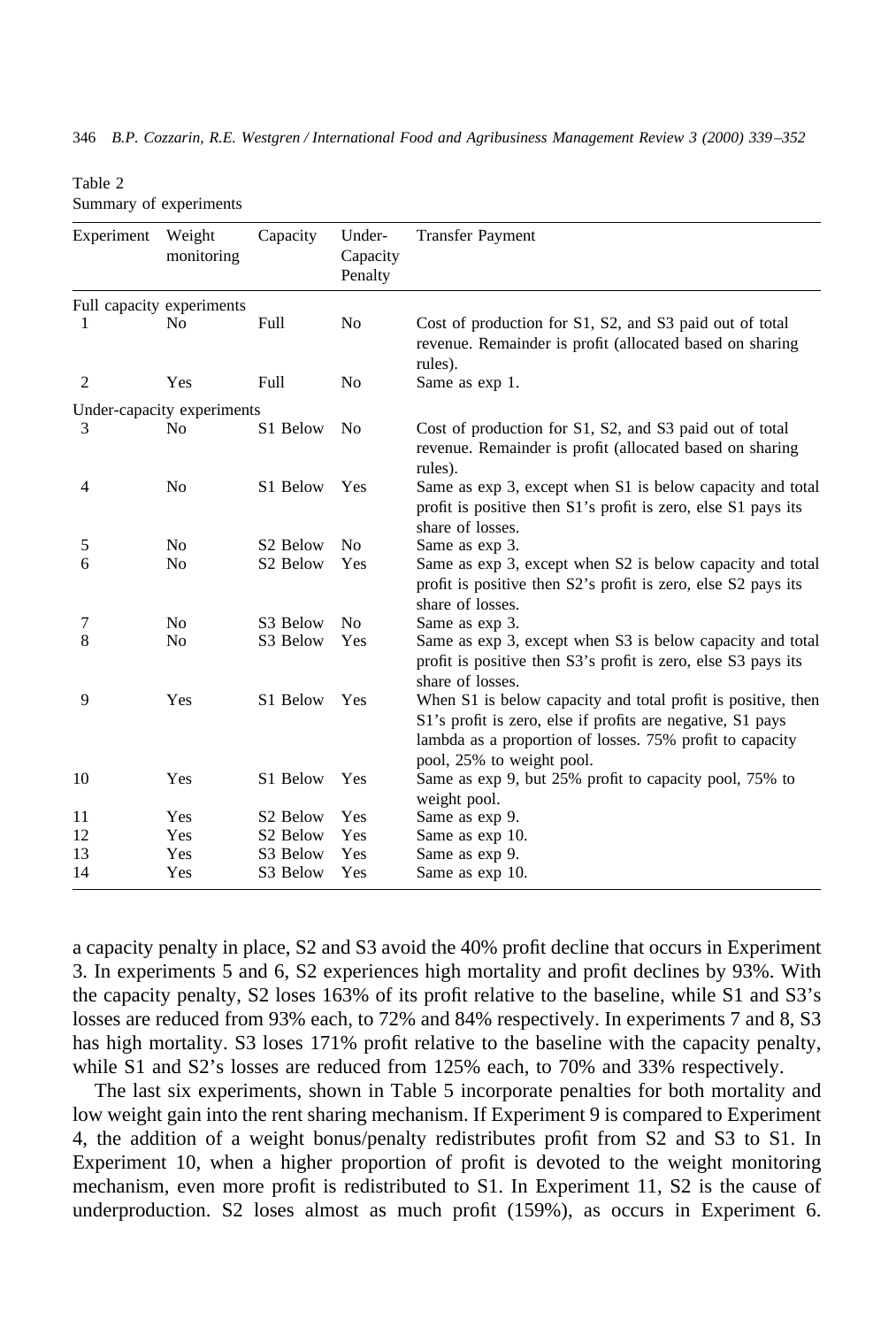|                  | Payment<br>mechanism             | Mean payment (\$/head) |                |                | Profit $(\$)$       |                  |                   | Total   |
|------------------|----------------------------------|------------------------|----------------|----------------|---------------------|------------------|-------------------|---------|
|                  |                                  | S1                     | S2             | S <sub>3</sub> | S1                  | S <sub>2</sub>   | S3                | profit  |
| $Exp 1$ (base)   | Profit share                     | 28.38<br>$0.15*$       | 17.11<br>0.15  | 61.29<br>0.18  | 94.986<br>$82.27**$ | 56,992<br>49.36  | 227,966<br>197.44 | 379,944 |
| Exp <sub>2</sub> | Profit share $+$<br>weight bonus | 27.85                  | 16.97          | 62.01          | 72.841              | 51.541           | 255,562           | 379,944 |
| Change from base |                                  | 0.25<br>$-2\%$         | 0.39<br>$-1\%$ | 0.19<br>1%     | 134.29<br>$-23%$    | 124.32<br>$-10%$ | 209.53<br>12%     | 0%      |

Table 3 Full capacity experiments (six-year simulation)

\* Coefficient of variation for payment.

\*\* Standard deviation for profit.

However, in Experiment 12, S1 loses more profit than is the case in Experiment 6 (with just a capacity penalty), while S3 receives more profit than in Experiment 6. So, in experiments 11 and 12, S1 loses relatively more profit than S3. In experiments 13 and 14, S2 loses relatively more profit relative to S1 when compared to Experiment 8. It is evident that the weight mechanism redistributes profit away from the alliance member who causes underproduction.

# **9. Conclusion**

Production risk is an important potential difficulty within an alliance. In this paper, we represented production risk with two measurable variables—pig weight, and pig mortality. It is clear that high mortality has severe consequences for pig production. Not only does total profit decrease but risk sharing varies significantly depending upon the internal structure of the alliance. The results show firstly, that capacity problems are more serious the further we move downstream, secondly, that with a capacity penalty the offending member will be punished for high mortality. Thirdly, the results indicate that with the additional complication of a weight monitoring mechanism coupled with a capacity penalty, it would be better to put a smaller proportion of total profits into the weight profit pool than into the capacity penalty pool. This would ensure that the member who causes underproduction will bear most of consequences.

Resource-based theory can help in interpreting the results of the simulation experiments. The joint resource portfolio of the alliance members must be superadditive relative to portfolios that are individually held otherwise there is no incentive to form an alliance. In order for the portfolio to possess superadditivity, it will undoubtedly require a complementary mix of the members' organizational and human resources. The rents from the alliance represent returns to human and organizational capital, which is central to the capacity of the alliance to earn and sustain rents. The unique combination of resources within the alliance is critical to its survival. If one of the three members does not possess the necessary skills and abilities the sharing of the rent stream should reflect that.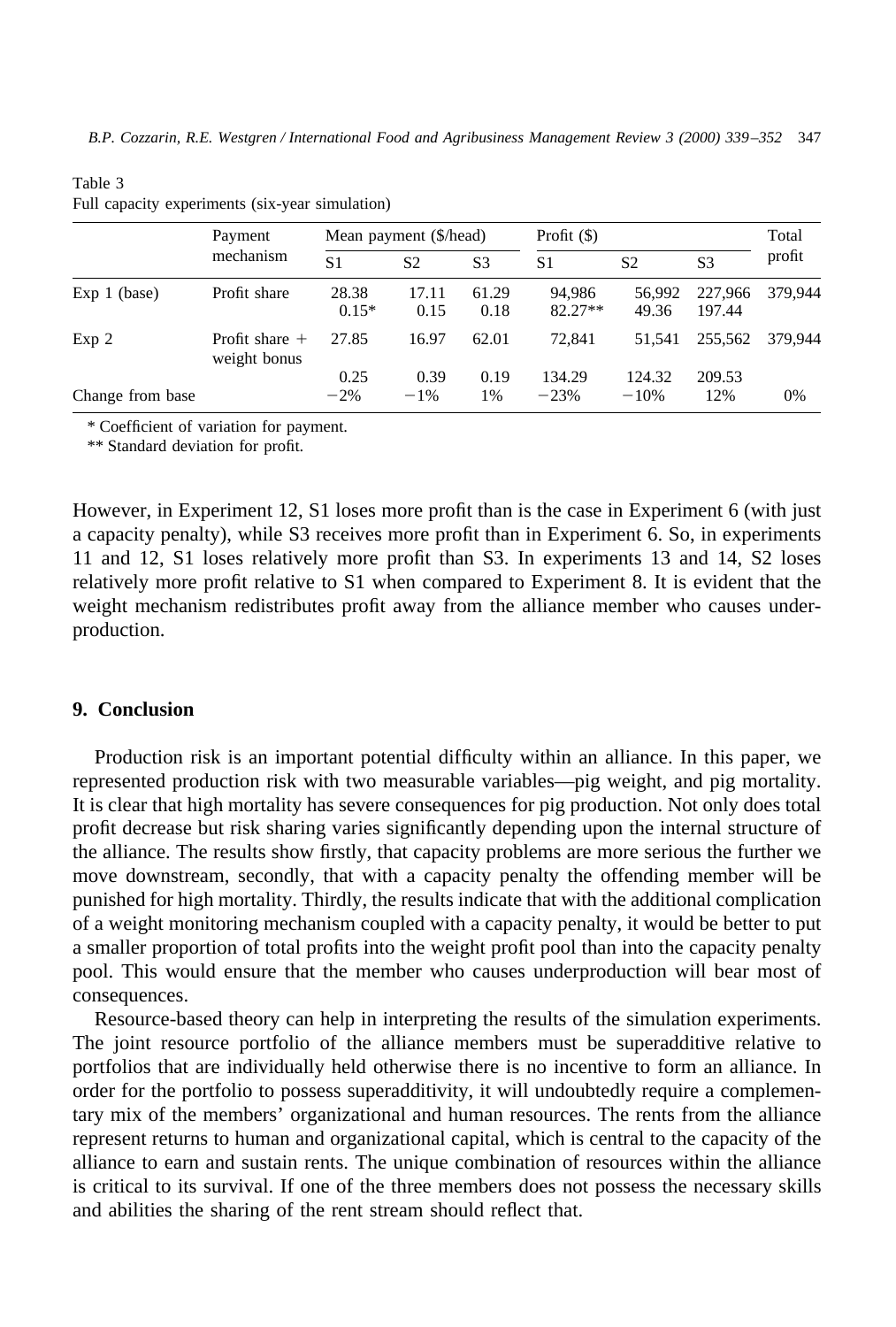# Table 4 Experiments with penalty scheme for under-capacity (six-year simulation)

|                  | Payment<br>mechanism                    | Stage<br>below<br>capacity | Mean payment (\$/head) |                |                | Profit $(\$)$      |                    |                     | Total     |
|------------------|-----------------------------------------|----------------------------|------------------------|----------------|----------------|--------------------|--------------------|---------------------|-----------|
|                  |                                         |                            | S <sub>1</sub>         | S <sub>2</sub> | S <sub>3</sub> | S <sub>1</sub>     | S <sub>2</sub>     | S <sub>3</sub>      | profit    |
| Exp 3            | Profit share                            | S <sub>1</sub>             | 28.45<br>$0.16*$       | 17.14<br>0.17  | 60.55<br>0.21  | 56.575<br>78.05**  | 33,945<br>46.83    | 135,781<br>187.31   | 226,301   |
| Change from base |                                         |                            | 0%                     | 0%             | $-1%$          | $-40%$             | $-40%$             | $-40%$              | $-40%$    |
| Exp 4            | Profit share $+$<br>capacity<br>penalty | S <sub>1</sub>             | 25.85                  | 18.47          | 61.94          | $-34,021$          | 79,244             | 181,079             | 226,302   |
| Change from base |                                         |                            | 0.10<br>$-9%$          | 0.24<br>8%     | 0.23<br>1%     | 37.89<br>$-136%$   | 73.78<br>39%       | 213.44<br>$-21%$    | $-40%$    |
| Exp 5            | Profit share                            | S <sub>2</sub>             | 26.06<br>0.15          | 16.17<br>0.18  | 56.51<br>0.22  | 6,964<br>76.34     | 4,178<br>45.81     | 16,713<br>183.22    | 27,855    |
| Change from base |                                         |                            | $-8%$                  | $-5%$          | $-8%$          | $-93%$             | $-93%$             | $-93%$              | $-93%$    |
| Exp 6            | Profit share $+$<br>capacity<br>penalty | S <sub>2</sub>             | 26.55                  | 15.01          | 57.11          | 27,050             | $-35,993$          | 36,799              | 27,856    |
| Change from base |                                         |                            | 0.17<br>$-6%$          | 0.11<br>$-12%$ | 0.23<br>$-7%$  | 89.75<br>$-72%$    | 24.40<br>$-163%$   | 196.47<br>$-84%$    | $-93%$    |
| Exp 7            | Profit share                            | S <sub>3</sub>             | 25.31<br>0.15          | 15.29<br>0.15  | 54.03<br>0.23  | $-24,051$<br>74.08 | $-14,431$<br>44.45 | $-57,723$<br>177.78 | $-96,205$ |
| Change from base |                                         |                            | $-11%$                 | $-11%$         | $-12%$         | $-125%$            | $-125%$            | $-125%$             | $-125%$   |
| Exp 8            | Profit share $+$<br>capacity<br>penalty | S <sub>3</sub>             | 26.58                  | 16.59          | 50.78          | 28,536             | 38,157             | $-162,898$          | $-96,205$ |
| Change from base |                                         |                            | 0.22<br>$-6%$          | 0.27<br>$-3%$  | 0.18<br>$-17%$ | 112.56<br>$-70%$   | 84.49<br>$-33%$    | 126.18<br>$-171%$   | $-125%$   |

\* Coefficient of variation. \*\* Standard deviation.

Profit  $= 0$  for stage producing below capacity when total profit  $> 0$ , otherwise stage below capacity pays its share of the alliances losses.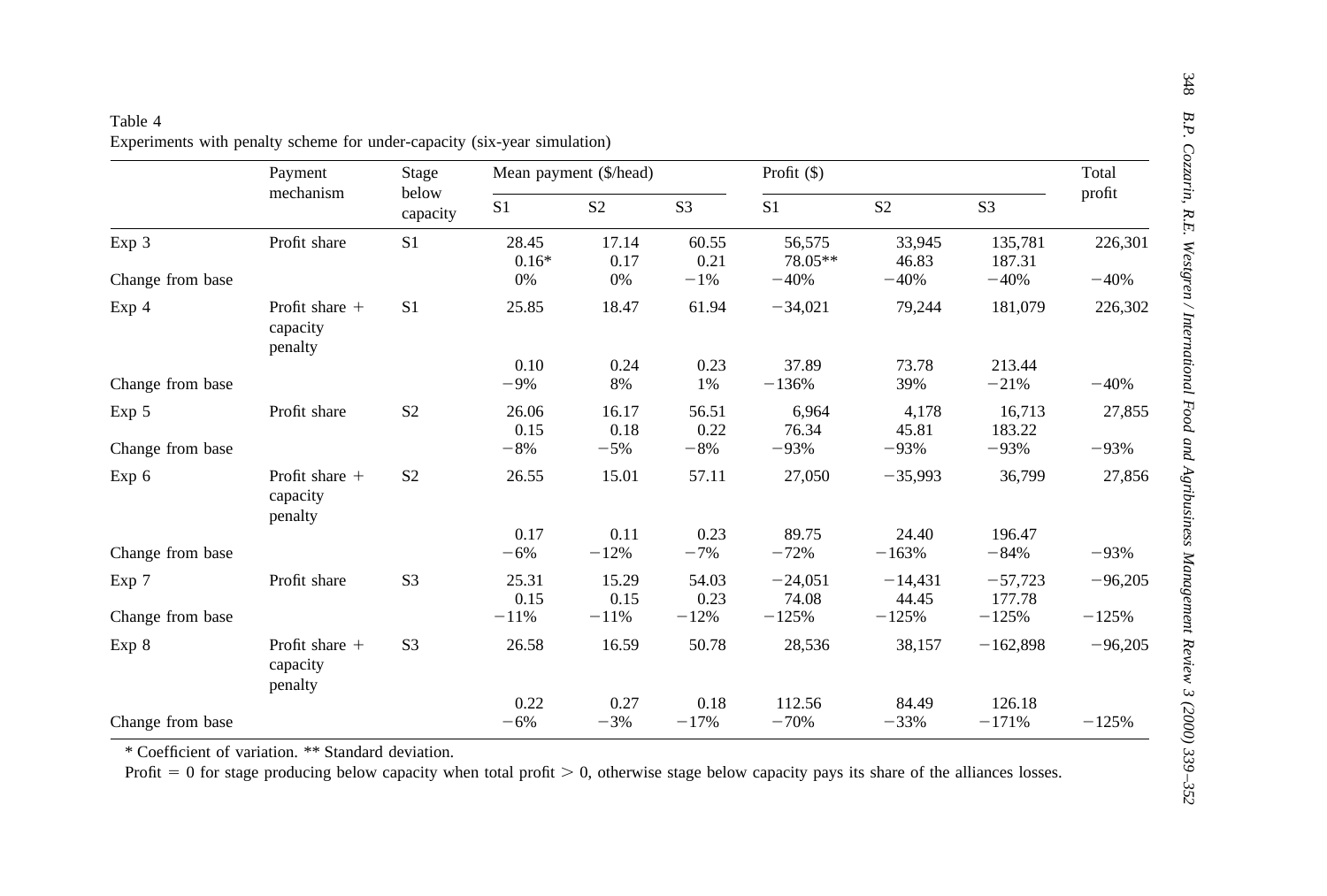|                  | Payment<br>mechanism                                 | Stage<br>below<br>capacity | Mean payment (\$/head) |                |                | Profit $(\$)$          |                   |                   | Total     |
|------------------|------------------------------------------------------|----------------------------|------------------------|----------------|----------------|------------------------|-------------------|-------------------|-----------|
|                  |                                                      |                            | S <sub>1</sub>         | S <sub>2</sub> | S <sub>3</sub> | S <sub>1</sub>         | S <sub>2</sub>    | S3                | profit    |
| Exp 9            | Profit share $+$ wt<br>bonus $+$ capacity<br>penalty | S <sub>1</sub>             | 26.29<br>$0.13*$       | 18.04          | 61.92          | $-17,190$<br>$53.17**$ | 65,773            | 177,719           | 226,302   |
| Change from base |                                                      |                            | $-7%$                  | 0.26<br>5%     | 0.21<br>1%     | $-118%$                | 75.84<br>15%      | 202.00<br>$-22%$  | $-40%$    |
| Exp 10           | Profit share $+$ wt<br>bonus + capacity<br>penalty   | S <sub>1</sub>             | 27.18                  | 17.19          | 61.87          | 16,472                 | 38,833            | 170,998           | 226,303   |
| Change from base |                                                      |                            | 0.24<br>$-4%$          | 0.37<br>0%     | 0.20<br>1%     | 101.11<br>$-83%$       | 97.99<br>$-32%$   | 192.17<br>$-25%$  | $-40%$    |
| Exp 11           | Profit share $+$ wt<br>bonus + capacity<br>penalty   | S <sub>2</sub>             | 26.25                  | 15.00          | 57.53          | 14,748                 | $-33,903$         | 47,010            | 27,855    |
| Change from base |                                                      |                            | 0.18<br>$-8%$          | 0.20<br>$-12%$ | 0.21<br>$-6%$  | 91.73<br>$-84%$        | 42.67<br>$-159%$  | 185.22<br>$-79%$  | $-93%$    |
| Exp 12           | Profit share $+wt$<br>bonus $+$ capacity<br>penalty  | S <sub>2</sub>             | 25.66                  | 14.99          | 58.37          | $-9,855$               | $-29,723$         | 67,434            | 27,856    |
| Change from base |                                                      |                            | 0.23<br>$-10%$         | 0.43<br>$-12%$ | 0.20<br>$-5%$  | 111.37<br>$-110%$      | 90.72<br>$-152%$  | 175.08<br>$-70%$  | $-93%$    |
| Exp 13           | Profit share $+$ wt<br>bonus $+$ capacity<br>penalty | S <sub>3</sub>             | 26.05                  | 15.97          | 52.36          | 6,356                  | 13,065            | $-115,625$        | $-96,204$ |
| Change from base |                                                      |                            | 0.21<br>$-8%$          | 0.28<br>$-7%$  | 0.17<br>$-15%$ | 107.32<br>$-93%$       | 84.19<br>$-77%$   | 124.68<br>$-151%$ | $-125%$   |
| Exp 14           | Profit share $+$ wt<br>bonus $+$ capacity<br>penalty | S <sub>3</sub>             | 24.98                  | 14.73          | 55.52          | $-38,006$              | $-37,118$         | $-21,080$         | $-96,204$ |
| Change from base |                                                      |                            | 0.24<br>$-12%$         | 0.38<br>$-14%$ | 0.18<br>$-9%$  | 116.13<br>$-140%$      | 105.41<br>$-165%$ | 147.34<br>$-109%$ | $-125%$   |

Table 5 Experiments with penalty schemes for weight and under-capacity (six-year simulation)

\* Coefficient of variation. \*\* Standard deviation.

Profit  $= 0$  for stage producing below capacity when total profit  $> 0$ , otherwise stage below capacity pays its share of the alliances losses.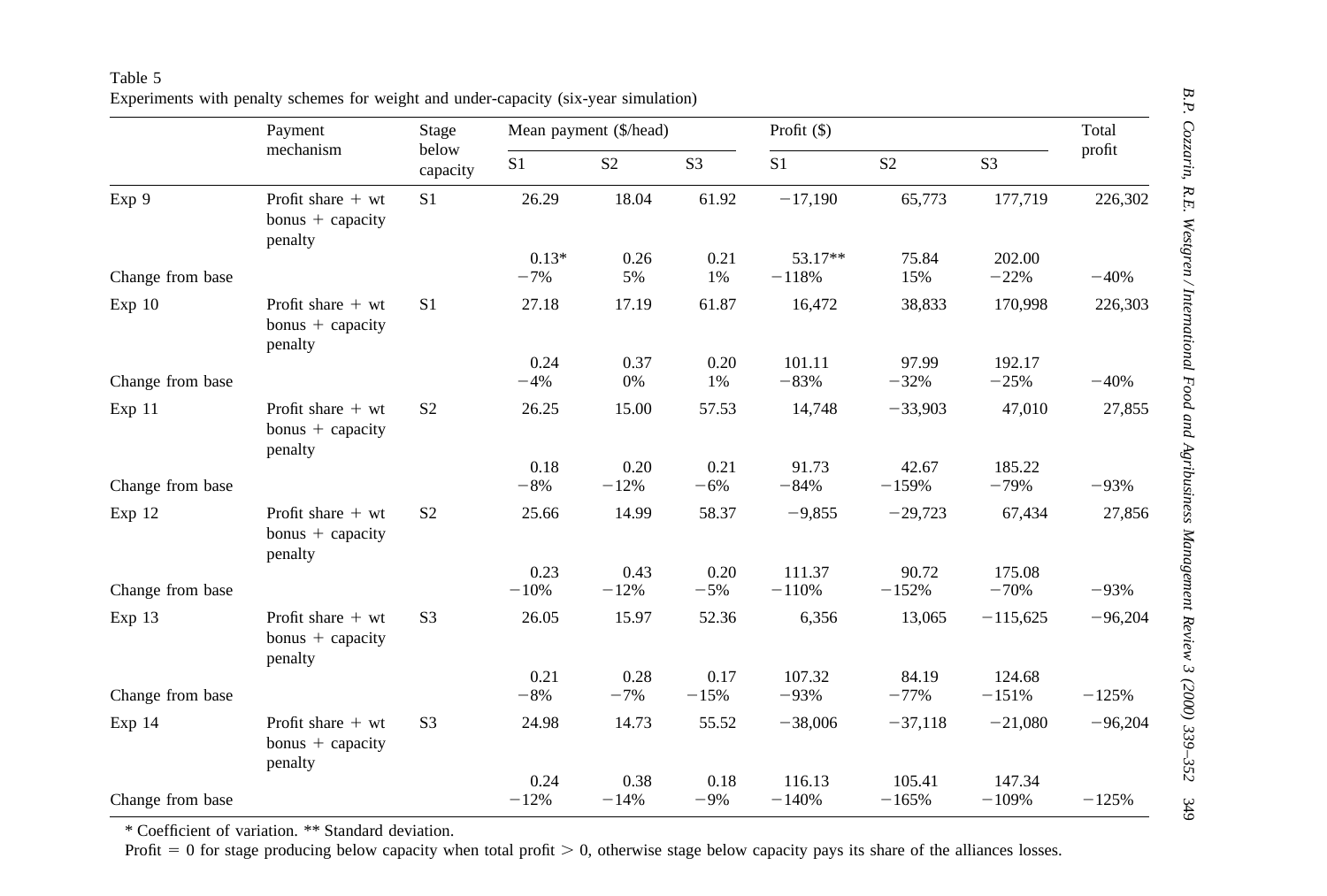350 *B.P. Cozzarin, R.E. Westgren / International Food and Agribusiness Management Review 3 (2000) 339–352*

The rent sharing structure in this paper rewards organizational and human capital, by monitoring performance of alliance members and removing rents from those who do not perform to a minimum standard. The proposed rent-sharing structure may also act as a screening device so that prospective alliance members will self-identify. This is similar to the problem of mechanism design where insurers design contracts with specific coverage, indemnity, premiums, and deductibles that ensure that high-risk agents will choose the proper insurance plan. Measures of organizational and human capital are imperfect. Education is usually a signal of a high quality individual, however, that is not always the case.<sup>16</sup> Measures of organizational capital are historical in nature (observation of past performance while functioning in a similar role; reputation effects are another indicator). By having an *a priori* mechanism that punishes poor performance within the alliance, those with low organizational and human capital will self-identify by not agreeing to sign a contract with such mechanisms in place.

# **Notes**

- 1. Schrader and Boehlje (1996) and Koehler, Lazarus, and Buhr (1996) identify seven more reasons for forming alliances: access to technology, market access, increased quality, information sharing, risk reduction, efficiency, and the ability to increase off-farm work.
- 2. Usually the stage one (breeding-gestation-farrowing) owner is called an "integrator." Stage two (nursery) and stage three (finishing) is often contracted out to other producers. It is accurate to call the owner a franchisor. As an organizational form a franchise is one step removed from complete vertical integration. See for example Cozzarin and Barry (1998).
- 3. Gary Fisher is President of AgAnalysis, a farm management firm based in Perth, Ontario. He was the only consultant (that we spoke to) who would discuss the financial and organizational structure of a functioning swine alliance.
- 4. The sharing rules are based on costs of production computed with the Vinson model using the one year average corn price (average daily price from 21 February, 1996 to 21 February, 1997 was \$3.66/bushel) and soybean meal price (average daily price from 21 February, 1996 to 21 February, 1997 was \$239.84/ton).
- 5. We assume that animals will be weighed and counted upon exiting each stage. This assumption results in a complete and symmetric information set that is known to all the players. A symmetric information set means that no player has information different from the others when he moves, while a complete information set is one where nature does not move first or that nature's initial move is observed by all the players. Other sharing rules could be devised depending on assumptions about the player's information sets (asymmetric and/or incomplete) and whether we want to consider mixed strategy equilibria or pure strategy equilibria. The solution to such games is the realm of noncooperative bargaining theory, which will not be discussed here.
- 6. A reviewer pointed out that 1200 or 2400 sow operations are now the industry norm.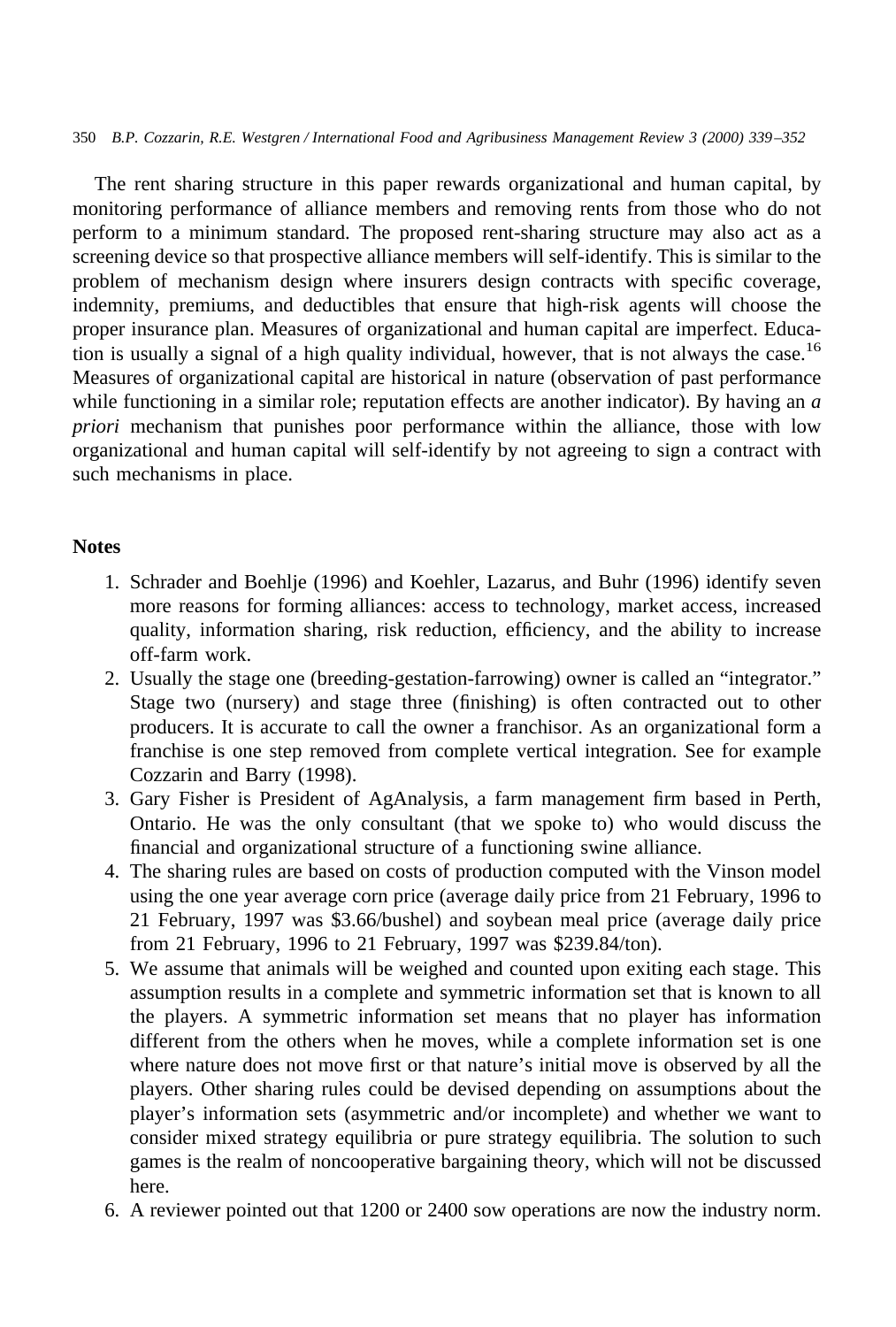Whether the results are reported for a 300 sow operation or a much larger operation is a matter of scaling, the sharing rules would result in the same distribution of profits and losses.

- 7. We are assuming that replacement gilts are purchased from an external supplier of high quality genetic lines such as DeKalb. We could not find enough data to fit a distribution, so a deterministic price was used instead.
- 8. See Cozzarin (1998) p. 149 for an example.
- 9. We chose to run the simulations through a typical hog cycle running from 1988 to 1994. The choice of time period is not critical for the analysis since our only purpose is to compare how rents are allocated between different organizational forms.
- 10. Dr. Ralph Vinson DVM, is a swine management consultant located in Oneida, Illinois. The College of Veterinary Medicine at the University of Illinois recommended him.
- 11. We could not obtain industry data that documented possible death losses (due to disease) at each production stage. As such, a uniform density was assumed. The death rates differ slightly for the different stages in order to keep total production (30,300) the same for each experiment.
- 12. See footnote 9.
- 13. The data from Vinson agrees for the most part with Boehlje et al. (1995).
- 14. The original carcass weight adjustments were for warm carcass weights. These were converted to live weight by dividing the mean hot carcass weight by the mean slaughter weight (from Lee) to obtain 0.74. The bonus for low backfat ranges from \$1.00 to a maximum of \$7.00 and the penalty for high backfat ranges from -\$1.00 to -\$7.25. There is no bonus for backfat less than 1.2 inches with a pig weighing less than 218 lbs. The backfat premium is added to the market price received for the hog in \$/cwt.
- 15. 2.063 litters are born per day. The calculation is based on the following: 329 sows times 2.29 farrowings/sow/year  $= 753$  litters/year, divided by 365 days to obtain 2.063 litters born per day. Summing the time spent in S1, S2, and S3, it takes 311 days until the first group of pigs is marketed. Sales occur on a daily basis (a simplification). It takes 310 days for the model to reach full production. Since the concern is with the full productive capacity of the system, the time span from Day 1 to Day 310 is not included in the profit calculations.
- 16. Sometimes low and high quality individuals choose different education levels to signal their quality. This results in a separating equilibrium. While in other cases, low and high quality agents choose the same education level resulting in a pooling equilibrium (Spence, 1974).

# **Acknowledgment**

We would like to thank the editor Greg Baker and two anonymous reviewers for their constructive comments that have substantially improved the paper.